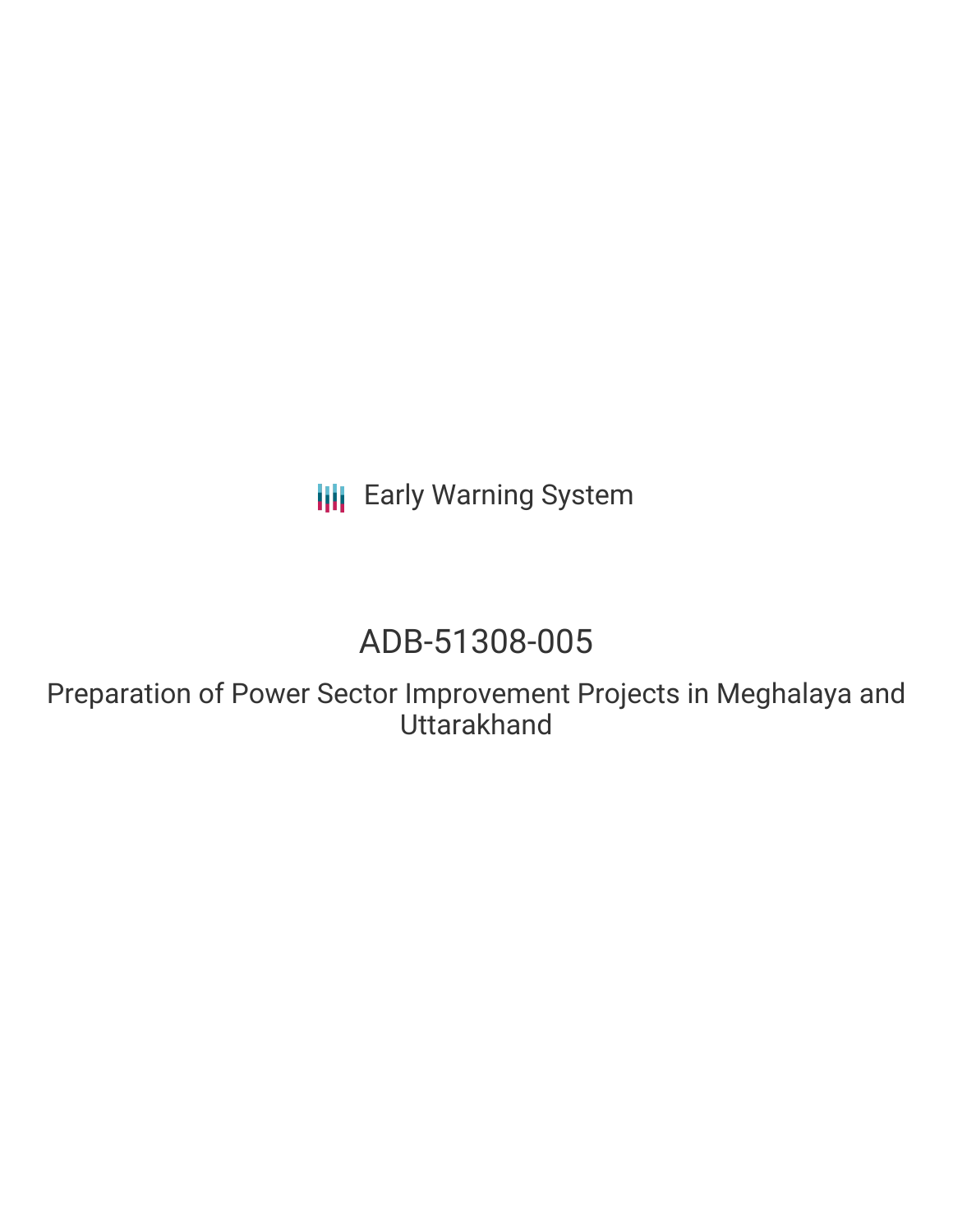

### **Quick Facts**

| <b>Countries</b>               | India                         |
|--------------------------------|-------------------------------|
| <b>Specific Location</b>       | Meghalaya, Uttarakhand        |
| <b>Financial Institutions</b>  | Asian Development Bank (ADB)  |
| <b>Status</b>                  | Active                        |
| <b>Bank Risk Rating</b>        | U                             |
| <b>Voting Date</b>             | 2018-06-18                    |
| <b>Borrower</b>                | Government of India           |
| <b>Sectors</b>                 | Energy, Technical Cooperation |
| <b>Investment Type(s)</b>      | Grant                         |
| <b>Investment Amount (USD)</b> | \$0.23 million                |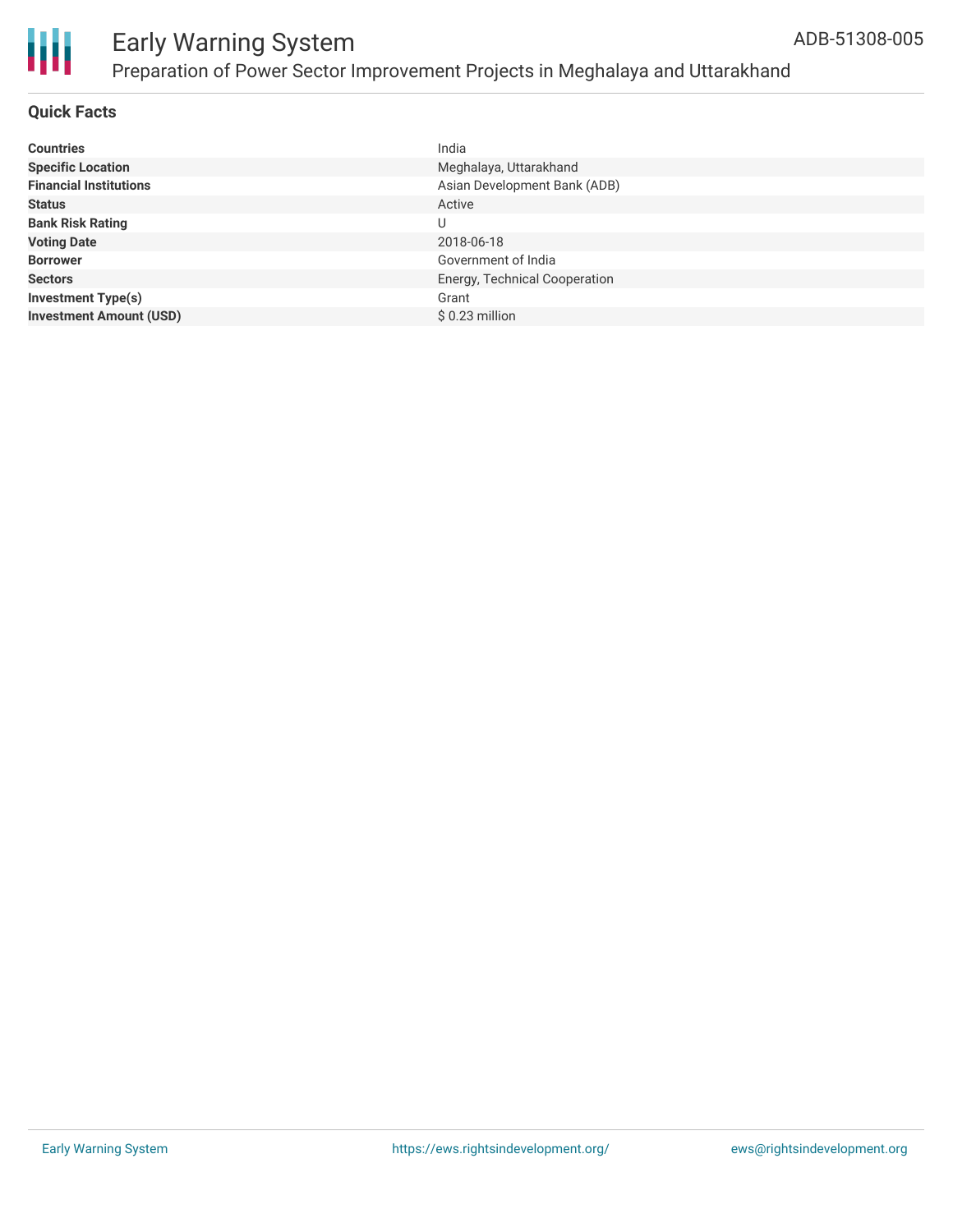

### **Project Description**

According to the bank website, "the S-TRTA facility will help provide project preparation support to a series of ensuing projects in the states of Meghalaya and Uttarakhand, comprising (1) Meghalaya Power Sector Improvement Project; and (2) Uttarakhand Transmission Strengthening and Distribution Improvement Program, respectively. The concept papers for both projects are expected to be finalized upon approval of PPRs by DEA.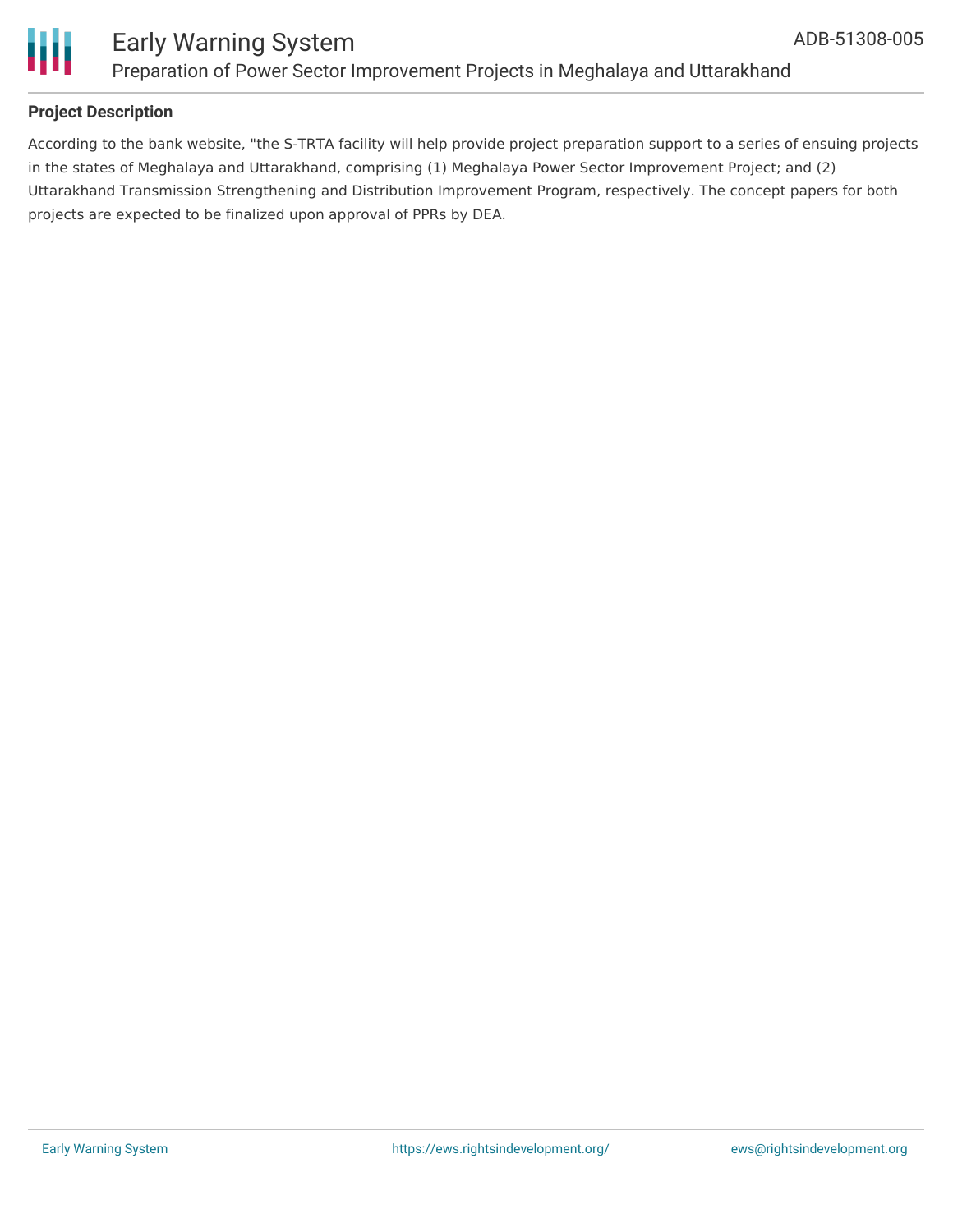

### **Investment Description**

Asian Development Bank (ADB)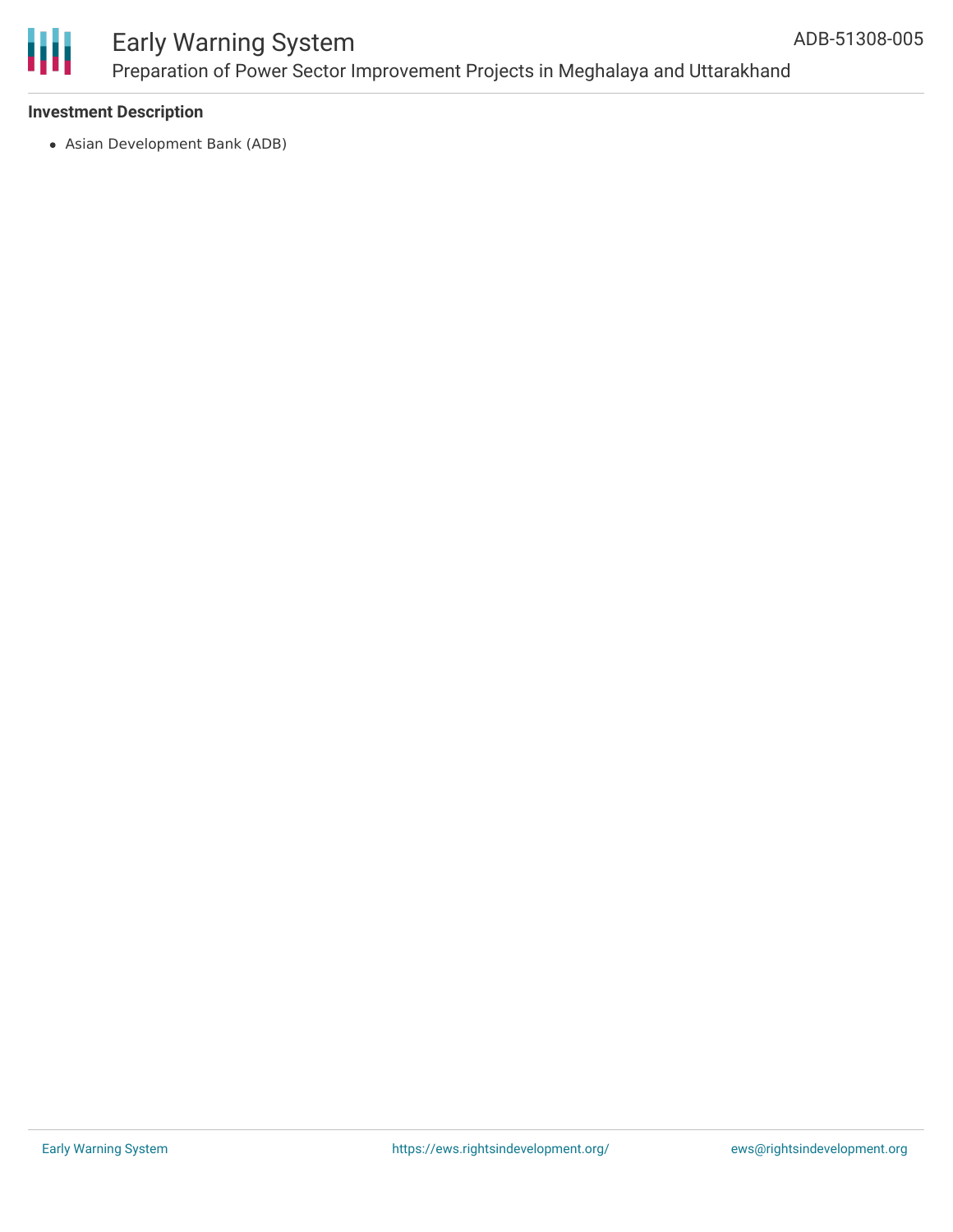

**Contact Information**

**Responsible ADB Officer** Kolantharaj, Jaimes **Responsible ADB Department** South Asia Department **Responsible ADB Division** Energy Division, SARD **Executing Agencies** Asian Development Bank

### **ACCOUNTABILITY MECHANISM OF ADB**

The Accountability Mechanism is an independent complaint mechanism and fact-finding body for people who believe they are likely to be, or have been, adversely affected by an Asian Development Bank-financed project. If you submit a complaint to the Accountability Mechanism, they may investigate to assess whether the Asian Development Bank is following its own policies and procedures for preventing harm to people or the environment. You can learn more about the Accountability Mechanism and how to file a complaint at: http://www.adb.org/site/accountability-mechanism/main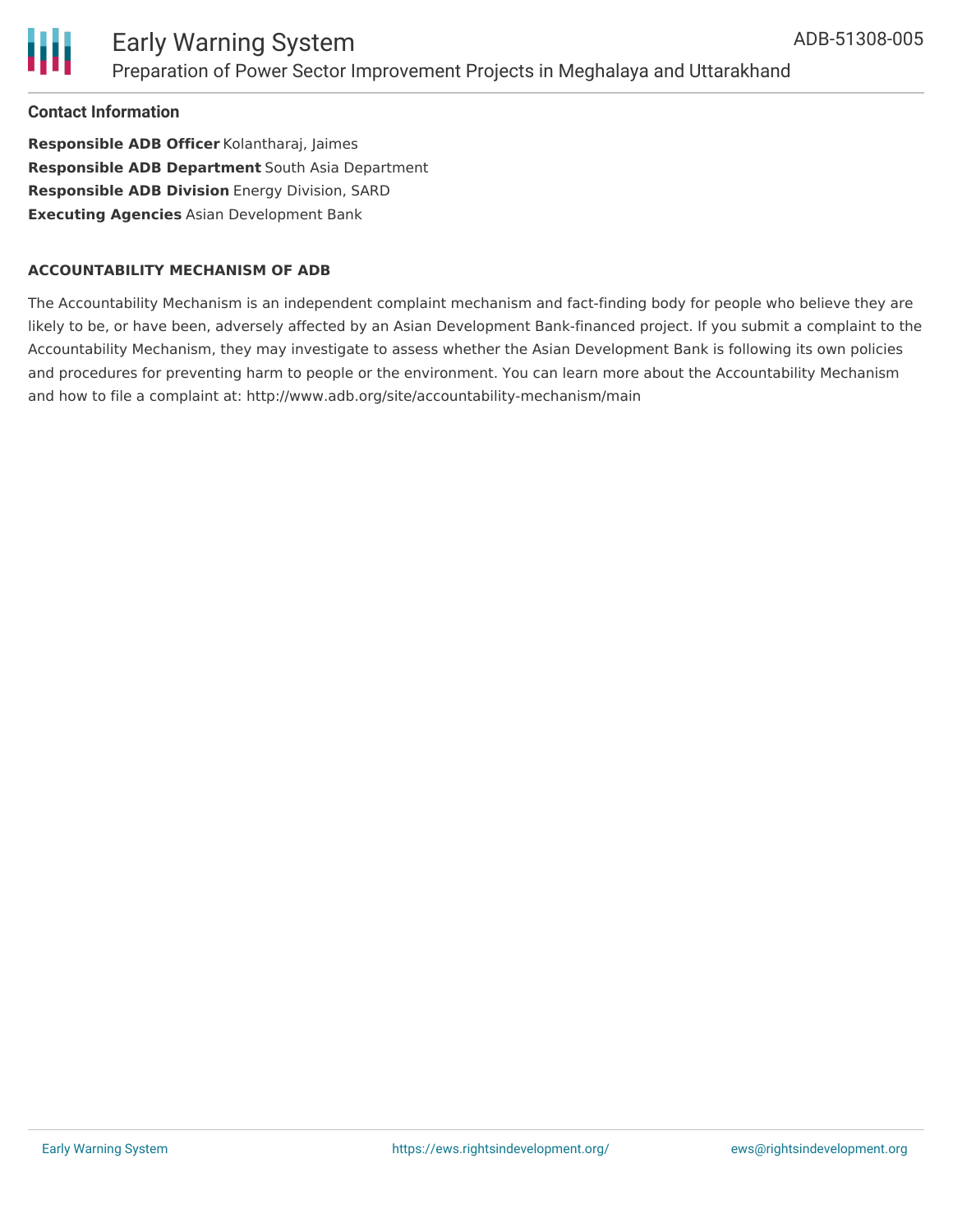

# Early Warning System

Preparation of Power Sector Improvement Projects in Meghalaya and Uttarakhand

### **Bank Documents**

• Project [Disclosure](https://ewsdata.rightsindevelopment.org/files/documents/05/ADB-51308-005.pdf) PDF [\[Original](https://www.adb.org/printpdf/projects/51308-005/main) Source]